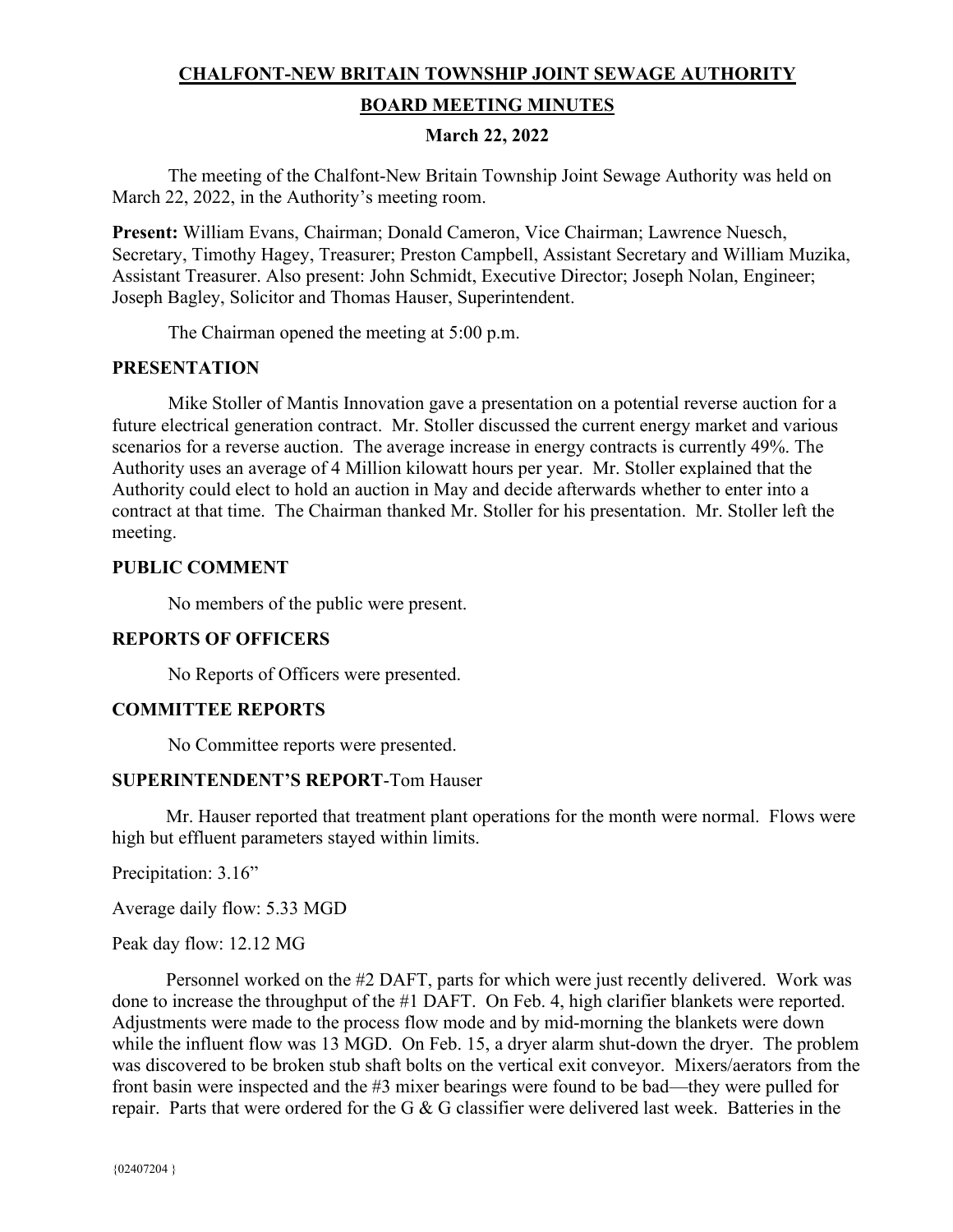#2 generator were replaced. Work was done to get updated SCADA software working. 165 cubic yards of biosolids were hauled to a local farmer during the month.

In the collection system, routine maintenance and projects were completed. There was brief discussion about an increase in flow at Pump Station #7, which was tracked to Highpoint Racquet Club and addressed. A question was asked by the Board about the status of Highpoint. The response was that Highpoint Racquet Club is virtually shut down, but there are still a few businesses left. A question was asked by the Board about a battery replacement schedule. Mr. Hauser responded that the battery replaced in the #2 generator was not beyond its expiration date, but rather was tested and found to not be working.

# **EXECUTIVE DIRECTOR'S REPORT- John Schmidt**

Mr. Schmidt presented the first easement from the Pump Station No. 4 Project for execution by the Chairman and Secretary.

The Board recessed into executive session at 5:46 p.m. to discuss the acquisition of real property. The Board returned to its regular session at 5:47 p.m.

Mr. Schmidt explained to the Board why he needed copies of driver's licenses to provide to People's Security Bank. A new account has been opened at People's Security Bank in Doylestown.

**MOTION**: It was moved by Mr. Cameron and seconded by Mr. Muzika to authorize all officers to sign checks for People's Security Bank. The Motion was unanimously adopted.

Mr. Schmidt next reported that the Authority had stopped collecting late fees and enforcing collection efforts during the COVID-19 Pandemic. Mr. Schmidt sought Board authorization to return to standard late fees and collection procedures.

**MOTION**: It was moved by Mr. Hagey and seconded by Mr. Cameron to direct the Authority to return to the collection of standard late fees and collection procedures. The Motion was unanimously adopted.

Mr. Schmidt inquired if there were any changes to the draft minutes of March 8. None were suggested.

Mr. Schmidt discussed the upcoming PMAA Region 1 Dinner on April 21.

Mr. Schmidt inquired about driver arrangements for the PMAA Board Training on March 24. The participants will meet at 7 a.m. at the Plant.

Mr. Schmidt reported that the Farber Drive lateral work is now complete.

#### **ENGINEER'S REPORT – Joseph Nolan**

Mr. Nolan reported that he resubmitted plans to the Township following their comments. He also resubmitted the Act 537 Special Study to DEP based upon their comments. We are awaiting an approval from the Township, an approval from DEP and a Part II permit from DEP.